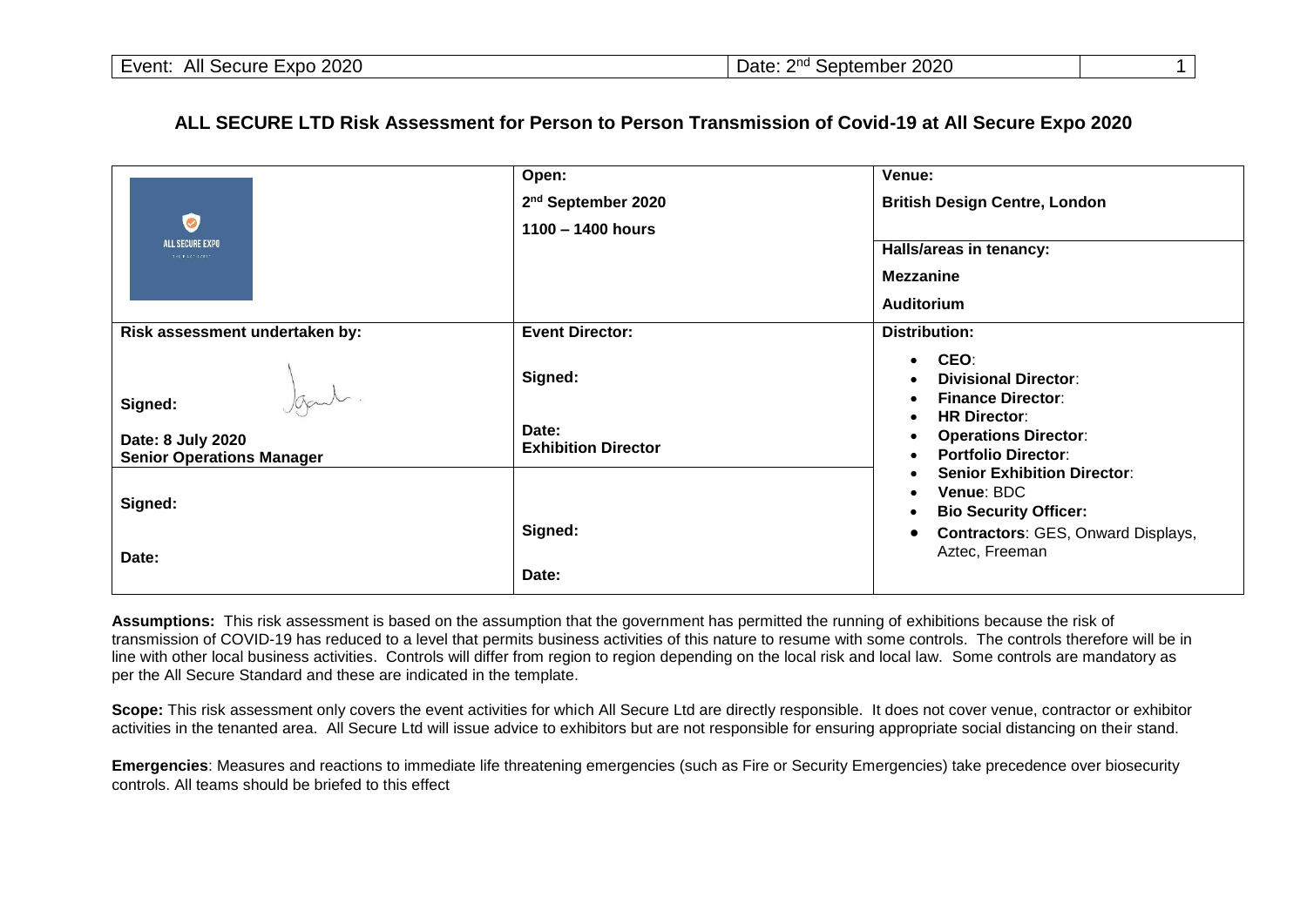|--|

| Overview of Event (Brief Description including any after show/outside events such as an exhibitor party)                                                                                                                                                                                                                                                                                                                                                                                                                                                                                                                   |                                                                                                        |                                     |                                                 |
|----------------------------------------------------------------------------------------------------------------------------------------------------------------------------------------------------------------------------------------------------------------------------------------------------------------------------------------------------------------------------------------------------------------------------------------------------------------------------------------------------------------------------------------------------------------------------------------------------------------------------|--------------------------------------------------------------------------------------------------------|-------------------------------------|-------------------------------------------------|
| All Secure Expo is the UK's largest and most influential security event showcasing the latest technology and innovation in security<br>Trade event with pre-registered attendees only<br>300sqm exhibition shell scheme stands<br>3 conference theatre<br>No additional events are taking place outside of the event timings                                                                                                                                                                                                                                                                                               |                                                                                                        |                                     |                                                 |
| <b>Risk Profile</b>                                                                                                                                                                                                                                                                                                                                                                                                                                                                                                                                                                                                        | <b>Crowd Density</b>                                                                                   |                                     | <b>Prevailing 'R' Number</b>                    |
| <b>Visitor profile:</b><br>B <sub>2</sub> B<br>Expected age range of $18 - 75$<br>Expected gender range of 50-50<br>Expected group type of individuals<br>Daily attendance: 300<br><b>Busiest times: 10:30 - 11:30</b>                                                                                                                                                                                                                                                                                                                                                                                                     | Open Period: 452<br><b>Expected for All Secure Expo: 300</b><br>CDS calculation of 1 person per 4.9sqm |                                     | $0.8 - 1$                                       |
| Three principal ways of possible transmission route (TR)<br>Note. COVID-19 is a respiratory illness and the transmission route of<br>COVID-19 is thought to occur mainly through direct contact with respiratory<br>droplets generated when an infected person coughs or sneezes. It is<br>possible for COVID-19 to be spread indirectly when someone touches a<br>surface or object that has the virus on it and then touches their mouth or<br>nose, but this is not thought to be the main way the virus<br>spreads. Coronavirus is not a foodborne virus. There is no current<br>evidence of spread from insect bites. |                                                                                                        | Airborne - A<br>Surface Contact - S | Personal Physical Contact (e.g. handshakes) - P |

The Event Risk Assessment is based on identifying the contact points (**CP**) where, when and how (**A,S or P**) transmission at the event is most likely and assigning the controls best able to reduce the risk of transmission.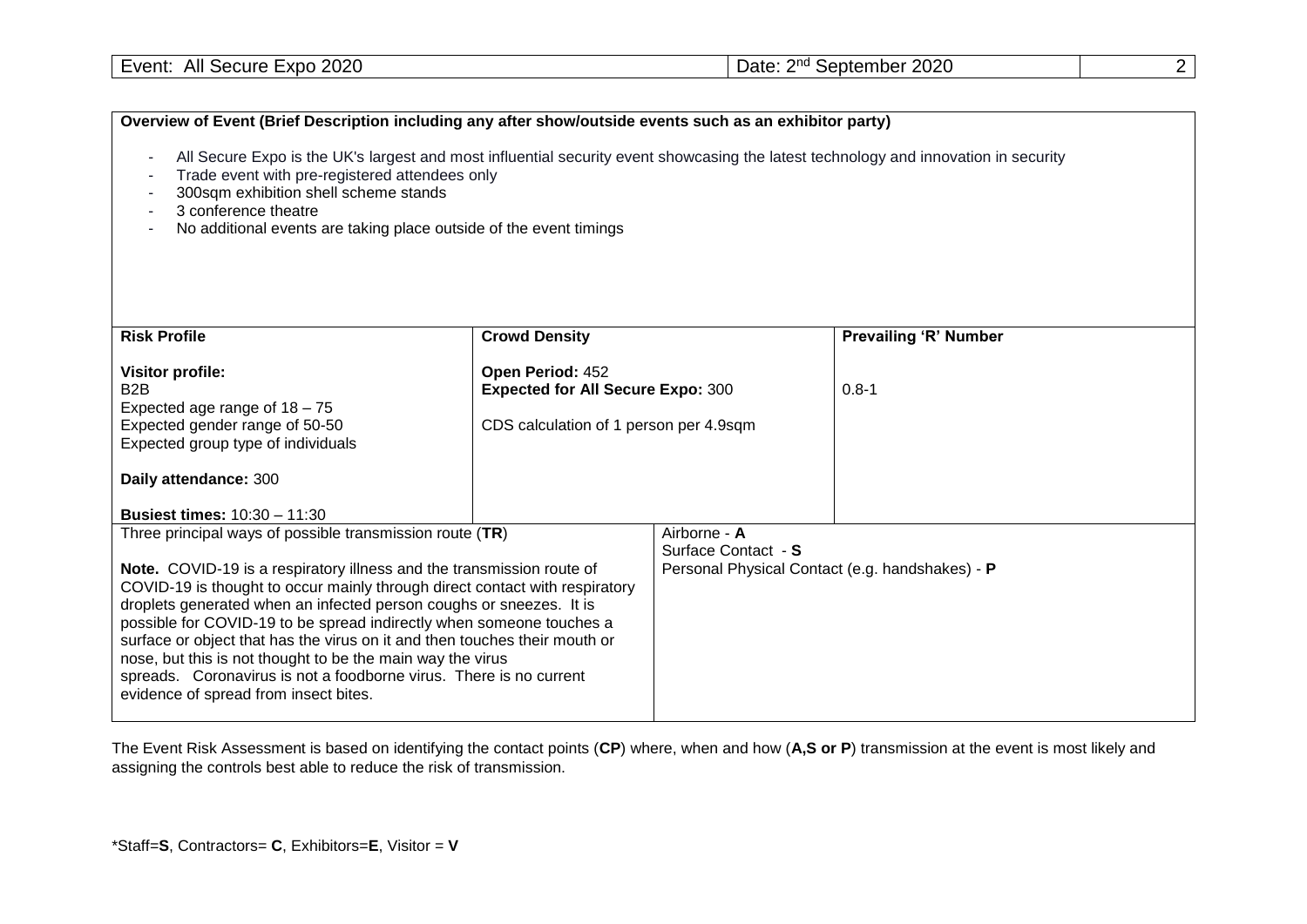| <b>Contact Points</b>                       | Who is at | <b>Transmission</b>                        | <b>Controls</b>                                                                                                                                                                                                                                | <b>Advisory Controls/Notes</b>                                                                                                                       |
|---------------------------------------------|-----------|--------------------------------------------|------------------------------------------------------------------------------------------------------------------------------------------------------------------------------------------------------------------------------------------------|------------------------------------------------------------------------------------------------------------------------------------------------------|
| <b>When/Where</b>                           | Risk*     | Route                                      |                                                                                                                                                                                                                                                |                                                                                                                                                      |
| All Secure Ltd Staff and Organiser's Office |           |                                            |                                                                                                                                                                                                                                                |                                                                                                                                                      |
| Organiser's office                          | Staff     | Airborne<br>Surface<br>Control<br>Personal | <b>ALL SECURE LTD Policy (Mandatory)</b><br>Organiser's office to be deep cleaned prior to<br>tenancy. Office to be deep cleaned on each<br>evening once the organiser has left. Soft furniture<br>to be fogged - machine suitable for EN14476 | Alternative means of<br>contacting the organisers via<br>phone, email or online chat<br>have been communicated<br>pre-show.                          |
|                                             |           | Physical<br>Contact                        | Chemical.<br>Organiser's office will be physically separated<br>from the event floor with restricted access for staff<br>only.                                                                                                                 | Reduced number of meetings<br>on site with limited no. of<br>people at any one time. Any<br>meetings will take place in a<br>controlled environment. |
|                                             |           |                                            | Enough radios, laptops, office supplies have been<br>ordered to enable everybody to have their own.<br>Cleaning products available to regular wipe down<br>equipment                                                                           | Hand sanitising available<br>Screens will be in place<br>between desks if located in<br>close proximity.                                             |
|                                             |           |                                            | Pre-recorded message on the PA system<br>reminding everyone in the building to maintain<br>social distancing, wear coverings and wash hands<br>at all times.                                                                                   | Air conditioning (with filtration)<br>to be used wherever possible<br>within offices.                                                                |
|                                             |           |                                            | Hot water supply and sink within the Organiser's<br>Office for handwashing/sanitising and staff have<br>been informed in pre-show and onsite briefings.                                                                                        | Staff working long hours will<br>be provided with means<br>(voucher or card) to get hot<br>food                                                      |
|                                             |           |                                            | No physical contact (e.g. handshakes) between<br>staff, all have been informed in pre-show and<br>onsite communications.<br>Staff pre-packed lunches provided from venue.                                                                      |                                                                                                                                                      |
| Handling queries and<br>complaints          | Staff     | Airborne                                   | <b>ALL SECURE LTD Policy (Mandatory)</b>                                                                                                                                                                                                       | Pre event communication and<br>on line advice should reduce<br>on site queries.                                                                      |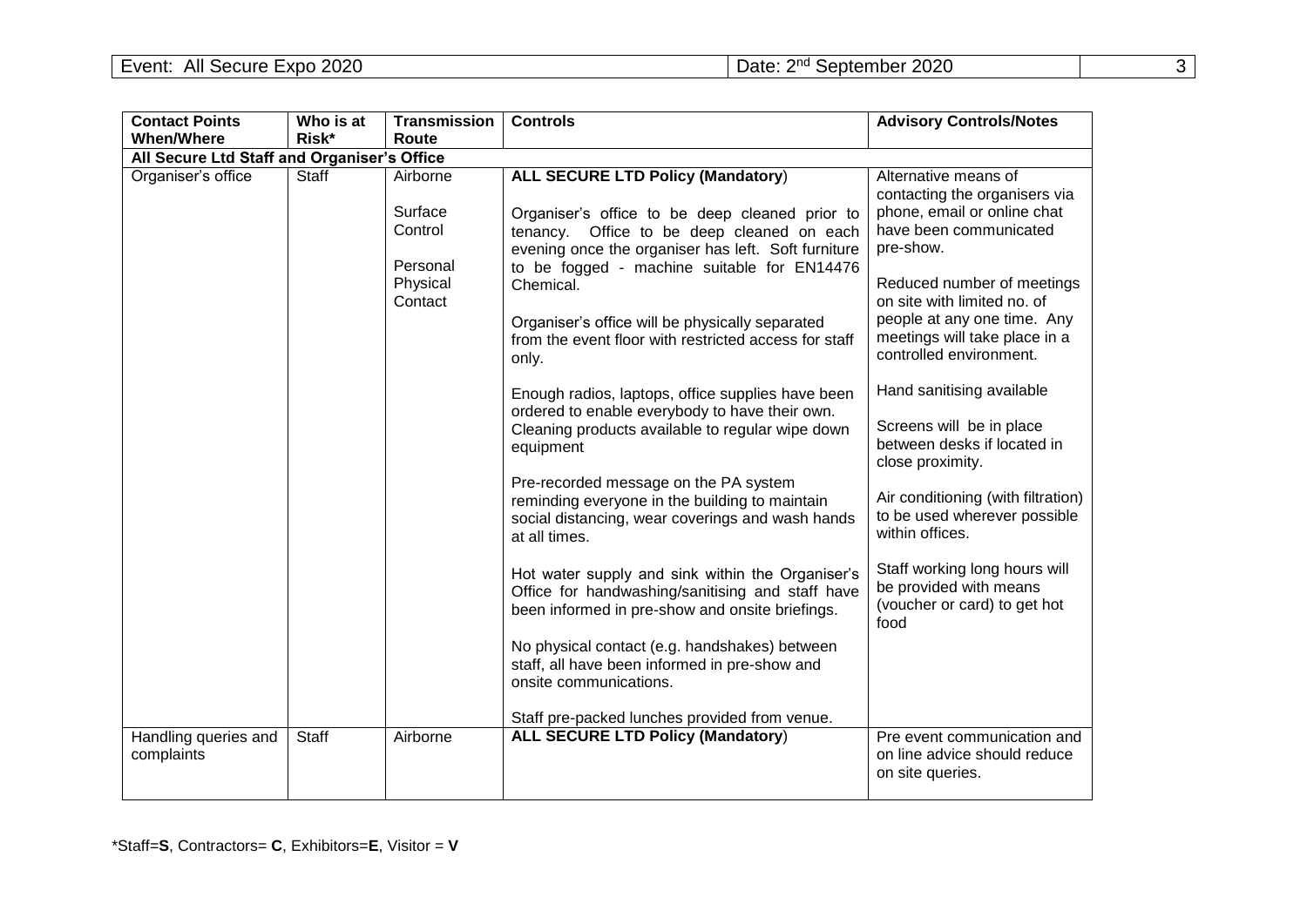| <b>Contact Points</b>       | Who is at<br>Risk* | <b>Transmission</b>                                               | <b>Controls</b>                                                                                                                                                                                                                                                                                                                                                                                                                                                                                                                    | <b>Advisory Controls/Notes</b>                                                                                                 |
|-----------------------------|--------------------|-------------------------------------------------------------------|------------------------------------------------------------------------------------------------------------------------------------------------------------------------------------------------------------------------------------------------------------------------------------------------------------------------------------------------------------------------------------------------------------------------------------------------------------------------------------------------------------------------------------|--------------------------------------------------------------------------------------------------------------------------------|
| <b>When/Where</b>           |                    | Route                                                             | Complaints and queries to be directed via email,<br>phone, online chat to reduce face to face contact.<br>Communicated pre-show and onsite.<br>Enquiry desk outside organiser's office has clear<br>plastic shield                                                                                                                                                                                                                                                                                                                 |                                                                                                                                |
| Transport                   | <b>Staff</b>       | Airborne<br>Surface<br>Control<br>Personal<br>Physical<br>Contact | <b>ALL SECURE LTD Policy (Mandatory)</b><br>All staff advised to use safest methods of transport<br>to and from the venue.<br>Onsite parking facilities available.<br>Hand sanitisation and appropriate PPE to be<br>supplied and worn                                                                                                                                                                                                                                                                                             | Staff encouraged to drive or<br>Walk where possible                                                                            |
| Staff Health and<br>Welfare | <b>Staff</b>       | Airborne<br>Surface<br>Control<br>Personal<br>Physical<br>Contact | All Secure Ltd Policy (Mandatory)<br>The following welfare arrangements are in place<br>and have been communicated to all staff,<br>including temporary staff, pre-show.<br>Buddy system for daily welfare checks<br>Reporting procedures for concerns is in<br>place<br>Established protocol for any suspected<br>Covid-19 cases<br>Medical advice & guidance has been<br>shared with all staff<br>Personal and individual PPE will be issued to all<br>staff as required<br>Protocols in place for local track and trace system. | Staff on site has been<br>reduced to key staff only.<br>Those traveling from<br>overseas will abide by any<br>quarantine rules |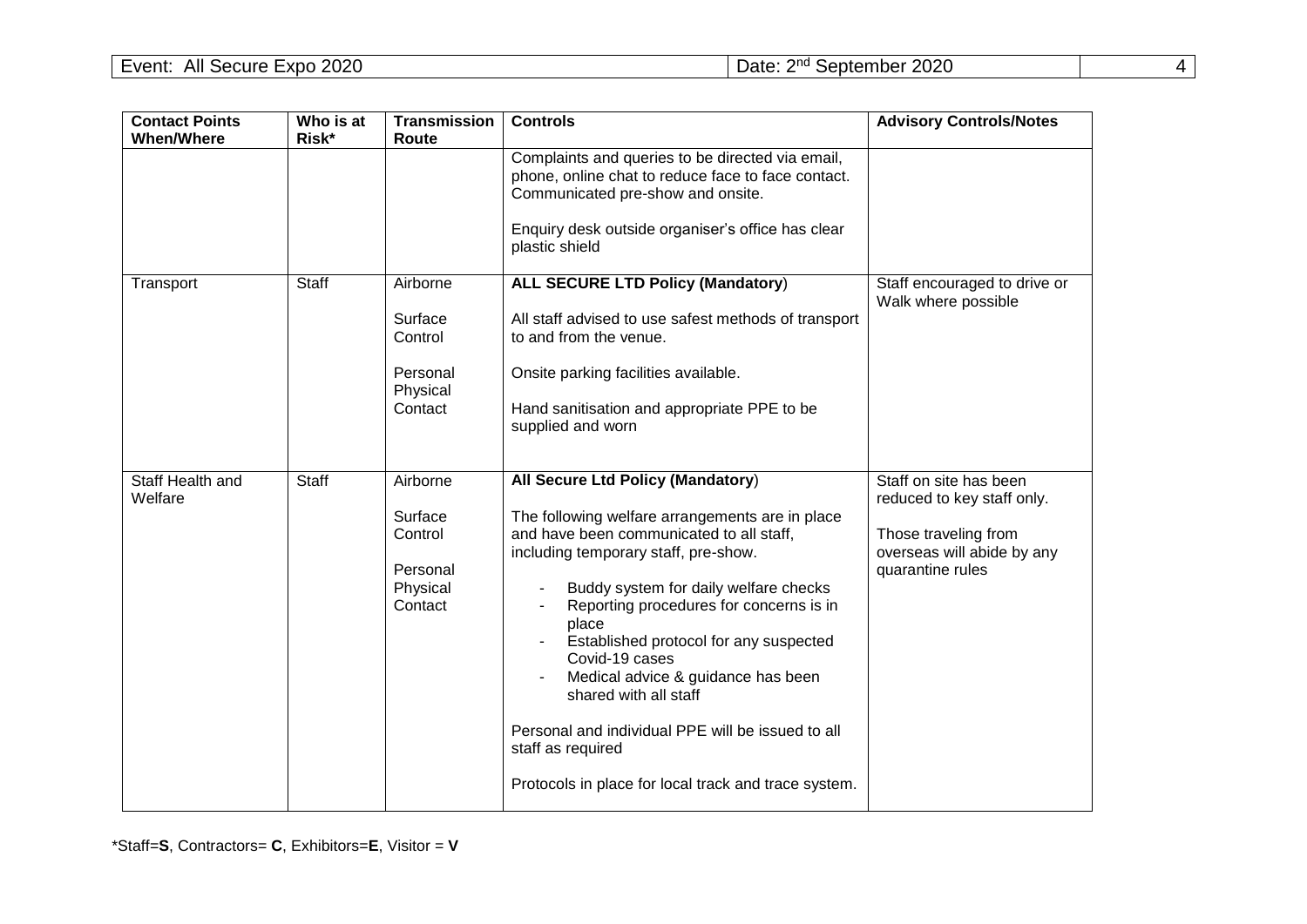| <b>Contact Points</b>                                 | Who is at                       | <b>Transmission</b>             | <b>Controls</b>                                                                                                                                                                                                                                                                                                                                                                                                                | <b>Advisory Controls/Notes</b>                                                           |
|-------------------------------------------------------|---------------------------------|---------------------------------|--------------------------------------------------------------------------------------------------------------------------------------------------------------------------------------------------------------------------------------------------------------------------------------------------------------------------------------------------------------------------------------------------------------------------------|------------------------------------------------------------------------------------------|
| <b>When/Where</b>                                     | Risk*                           | Route                           |                                                                                                                                                                                                                                                                                                                                                                                                                                |                                                                                          |
| Show floor activity,                                  | Staff                           | Airborne                        | <b>ALL SECURE LTD Policy (Mandatory)</b>                                                                                                                                                                                                                                                                                                                                                                                       | Staff advised on the control                                                             |
| event management,<br>client and contractor<br>liaison |                                 | Surface<br>Control<br>Personal  | Appropriate PPE to be worn at all times (minimum<br>as per local guidance)<br>Focus on maintaining social distancing                                                                                                                                                                                                                                                                                                           | measures pre-show and<br>onsite<br>Set up WhatsApp groups to<br>share issues and virtual |
|                                                       |                                 | Physical<br>Contact             | requirements at all times. Face coverings are<br>mandatory. All staff to follow the one way system<br>when this is in place.                                                                                                                                                                                                                                                                                                   | meetings will replace face to<br>face if necessary.                                      |
|                                                       |                                 |                                 | Limit discussions with individual parties to less<br>than 10mins where possible                                                                                                                                                                                                                                                                                                                                                |                                                                                          |
| Briefings and debrief                                 | <b>Staff</b><br>Contractors     | Airborne                        | <b>ALL SECURE LTD Policy (Mandatory)</b>                                                                                                                                                                                                                                                                                                                                                                                       |                                                                                          |
| meetings                                              |                                 | Surface<br>Control              | All onsite meetings have been reviewed and only<br>key ALL SECURE LTD staff will attend.                                                                                                                                                                                                                                                                                                                                       |                                                                                          |
|                                                       |                                 | Personal<br>Physical<br>Contact | Briefings/daily production meetings<br>Where possible briefs to be been shared<br>electronically in advance<br>rooms/spaces used will be large enough<br>for the numbers of people present and<br>with adequate ventilation<br>Any onsite meetings will be with key staff<br>only who will then be responsible for<br>cascading any messages through their<br>own teams.<br>All briefings will be kept as short as<br>possible |                                                                                          |
| <b>Live/Open Phase</b>                                |                                 |                                 |                                                                                                                                                                                                                                                                                                                                                                                                                                |                                                                                          |
| Pre-opening queue                                     | <b>Visitors</b><br><b>Staff</b> | Airborne                        | <b>ALL SECURE LTD Policy (Mandatory)</b>                                                                                                                                                                                                                                                                                                                                                                                       | Self scanning in place                                                                   |
|                                                       | Contractors                     |                                 | All messaging is pre-registered only.                                                                                                                                                                                                                                                                                                                                                                                          |                                                                                          |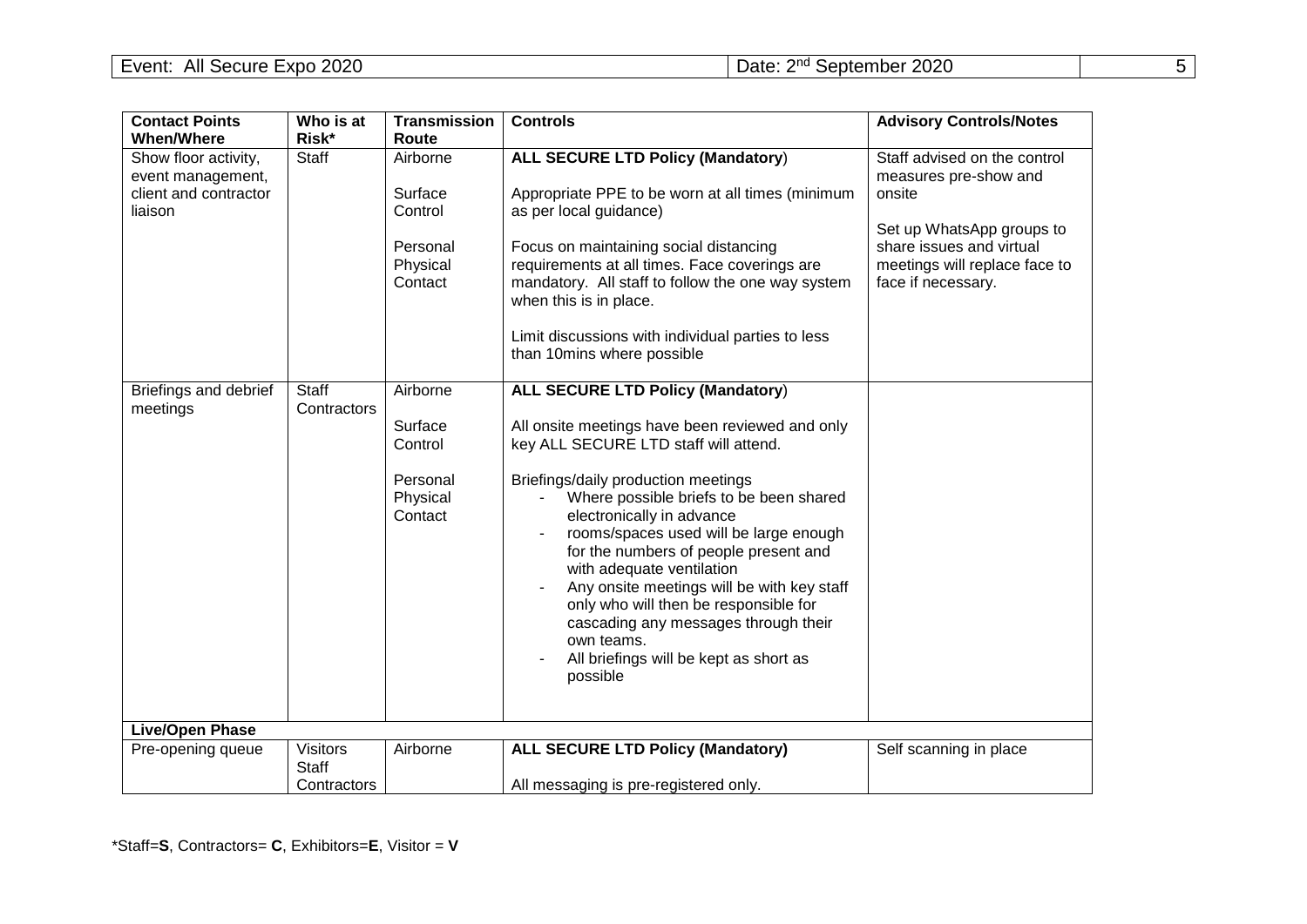| <b>Contact Points</b><br><b>When/Where</b> | Who is at<br>Risk*                                                  | <b>Transmission</b><br>Route                                      | <b>Controls</b>                                                                                                                                                                                                                                                                                                                                                                                                                                                                                                                                                                                                                                                                                                   | <b>Advisory Controls/Notes</b> |
|--------------------------------------------|---------------------------------------------------------------------|-------------------------------------------------------------------|-------------------------------------------------------------------------------------------------------------------------------------------------------------------------------------------------------------------------------------------------------------------------------------------------------------------------------------------------------------------------------------------------------------------------------------------------------------------------------------------------------------------------------------------------------------------------------------------------------------------------------------------------------------------------------------------------------------------|--------------------------------|
|                                            |                                                                     |                                                                   | social distancing plan in placed based on the<br>minimum distance of 2m. Where this is not<br>possible additional mitigating factors will be place<br>e.g. facemasks and clear screens will be in place<br>Hand sanitisers at all entry/exit points<br>ALL SECURE LTD staff and contractors to wear<br>face masks in these areas<br>Staff in place to manage queues, remind<br>attendees to have their badges ready, face<br>covering checks including exemptions.                                                                                                                                                                                                                                                |                                |
| <b>Event Arrival</b>                       | <b>Visitors</b><br><b>Staff</b><br><b>Exhibitors</b><br>Contractors | Airborne<br>Surface<br>Control<br>Personal<br>Physical<br>Contact | <b>ALL SECURE LTD Policy (Mandatory)</b><br>Local arrival health check protocol is enforced in<br>line with government guidance<br>Detailed queuing plan is in place to minimise the<br>contact/interaction requirement<br>Reduce on-site badge printing/collection<br>$\circ$ All badging is e-badging.<br>Self-scan hall entrance points that can be<br>monitored from a distance to ensure<br>compliance and assistance available to<br>minimum cases<br>Onsite help point is available for minority<br>of visitors who experience registration<br>problems. These are positions with<br>screens<br>Manned registration desks are all<br>positioned behind glass screens and<br>allowed for social distancing. |                                |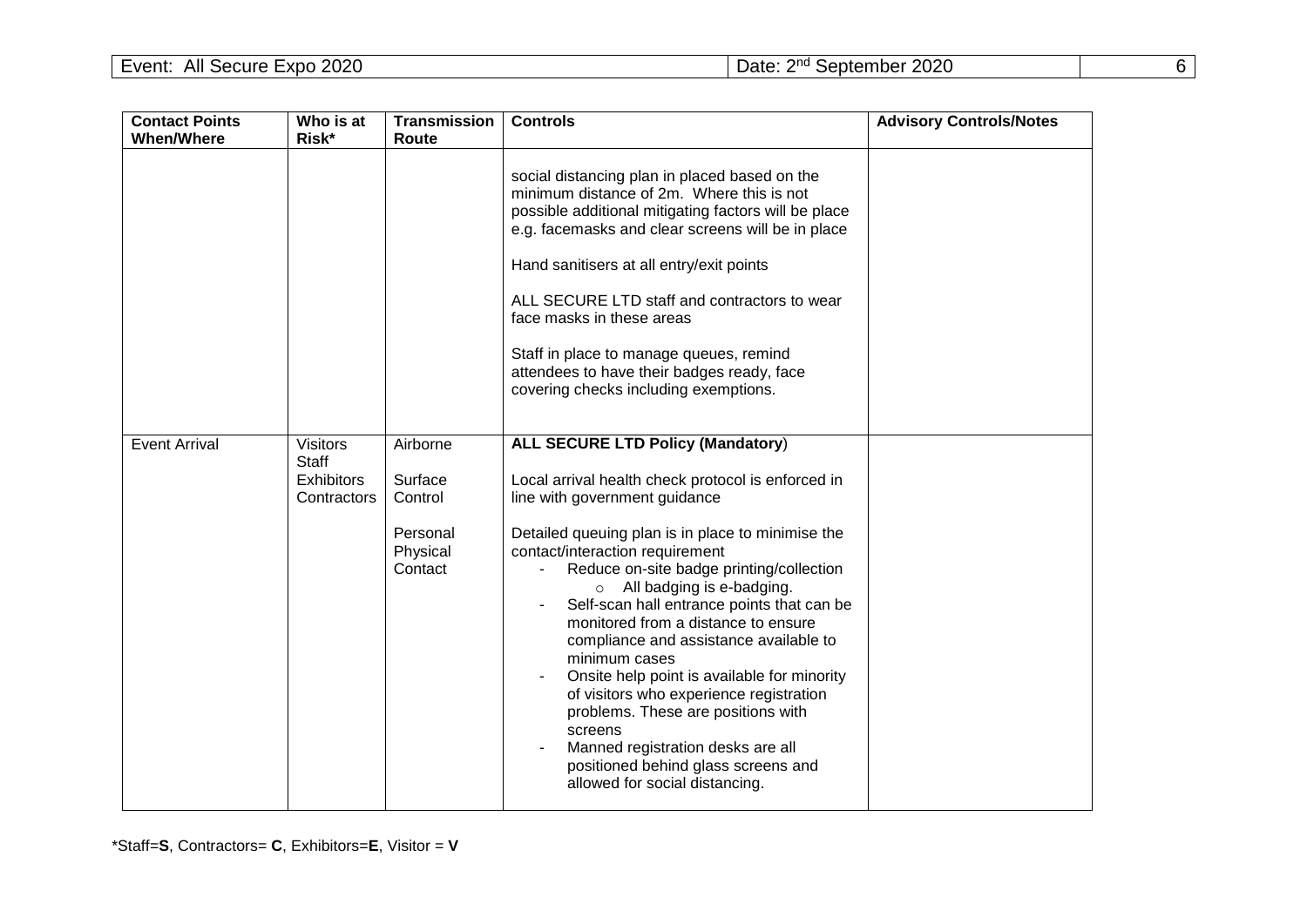| <b>Contact Points</b> | Who is at | <b>Transmission</b> | <b>Controls</b>                                                                                                                                                                                    | <b>Advisory Controls/Notes</b> |
|-----------------------|-----------|---------------------|----------------------------------------------------------------------------------------------------------------------------------------------------------------------------------------------------|--------------------------------|
| <b>When/Where</b>     | Risk*     | Route               |                                                                                                                                                                                                    |                                |
|                       |           |                     | Clear counter screens installed on Security and<br>Registration Desks to give greater protection to<br>individuals.                                                                                |                                |
|                       |           |                     | Enhanced cleaning regime in place with frequent<br>wiping of high touch points. Any touch screen or<br>interaction point to have hand sanitisers available.                                        |                                |
|                       |           |                     | Constant cleaning of all touch points in the foyer<br>using an E-spray suitable for EN14476 chemical.                                                                                              |                                |
|                       |           |                     | Queuing areas managed using mix of barriers,<br>ropes & posts, signage, floor markings and<br>dedicated arrivals management team (stewards).                                                       |                                |
|                       |           |                     | Clear and visible signage within arrivals area in<br>place to explain and reinforce social distancing<br>and hygiene measures, and code of conduct                                                 |                                |
|                       |           |                     | Staff to be provided with appropriate PPE if<br>necessary                                                                                                                                          |                                |
|                       |           |                     | Staggered arrival times in place                                                                                                                                                                   |                                |
|                       |           |                     | Entry and exit points from venue have been<br>maximised as far as possible to avoid bottlenecks<br>and queueing. All security and health check<br>requirements have been taken into consideration. |                                |
|                       |           |                     | Fully drawn plans of routes, queueing and walking<br>channels have been agreed and shared with<br>venue, security, registration provider to ensure<br>clarity and clear staff briefs.              |                                |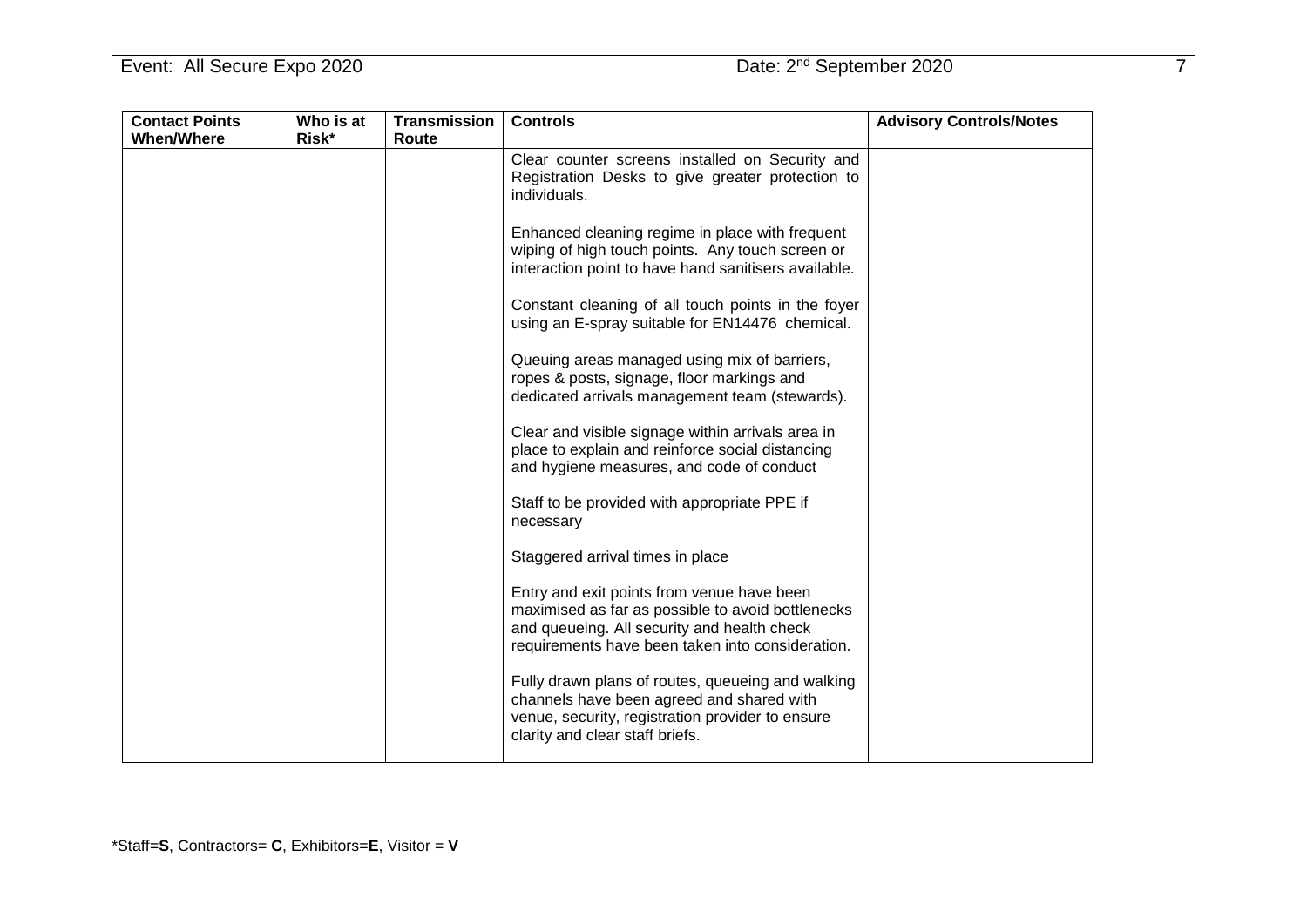| <b>Contact Points</b>     | Who is at                                            | <b>Transmission</b>                                               | <b>Controls</b>                                                                                                                                                                                                                                                                                                                                                                                                                                                                                                                                                                                                                                                                                                                                                                                                                                                                 | <b>Advisory Controls/Notes</b> |
|---------------------------|------------------------------------------------------|-------------------------------------------------------------------|---------------------------------------------------------------------------------------------------------------------------------------------------------------------------------------------------------------------------------------------------------------------------------------------------------------------------------------------------------------------------------------------------------------------------------------------------------------------------------------------------------------------------------------------------------------------------------------------------------------------------------------------------------------------------------------------------------------------------------------------------------------------------------------------------------------------------------------------------------------------------------|--------------------------------|
| <b>When/Where</b>         | Risk*                                                | Route                                                             |                                                                                                                                                                                                                                                                                                                                                                                                                                                                                                                                                                                                                                                                                                                                                                                                                                                                                 |                                |
|                           |                                                      |                                                                   | Liaised with venue to confirm crowd flow in shared<br>areas and define routes. No other events are<br>taking place at the same time.<br><b>Local Controls</b><br>Venue have Thermal Imaging Camera in place so<br>all attendees to undergo temperature checks on<br>arrival. Venue will manage and ensure:<br>Equipment is suitable for the purpose<br>intended<br>Equipment is certified and correctly<br>calibrated<br>Equipment is operated by competent,<br>trained personnel<br>Process itself is scaled to minimise<br>amount of queueing time, thus avoiding<br>further risks, and queues are managed<br>appropriately<br>Where initial checks indicate a potential<br>case, that person to be dealt with<br>respectfully and quickly to ensure<br>qualification of indication as quickly and<br>professionally as possible<br>Suitable system in place for dealing with |                                |
|                           |                                                      |                                                                   | any suspected cases                                                                                                                                                                                                                                                                                                                                                                                                                                                                                                                                                                                                                                                                                                                                                                                                                                                             |                                |
| <b>Medical Facilities</b> | Visitor<br>Staff<br><b>Exhibitors</b><br>Contractors | Airborne<br>Surface<br>Control<br>Personal<br>Physical<br>Contact | <b>ALL SECURE LTD Policy (Mandatory)</b><br>Venue is responsible for providing adequate cover<br>to cope with potential increase in requirements as<br>a result of Covid-19 care requirements<br>Venue is providing an Isolation room for any<br>personnel showing symptoms, adequate cleaning<br>regime in place and PPE available                                                                                                                                                                                                                                                                                                                                                                                                                                                                                                                                             |                                |
|                           |                                                      |                                                                   | <b>Local Controls</b>                                                                                                                                                                                                                                                                                                                                                                                                                                                                                                                                                                                                                                                                                                                                                                                                                                                           |                                |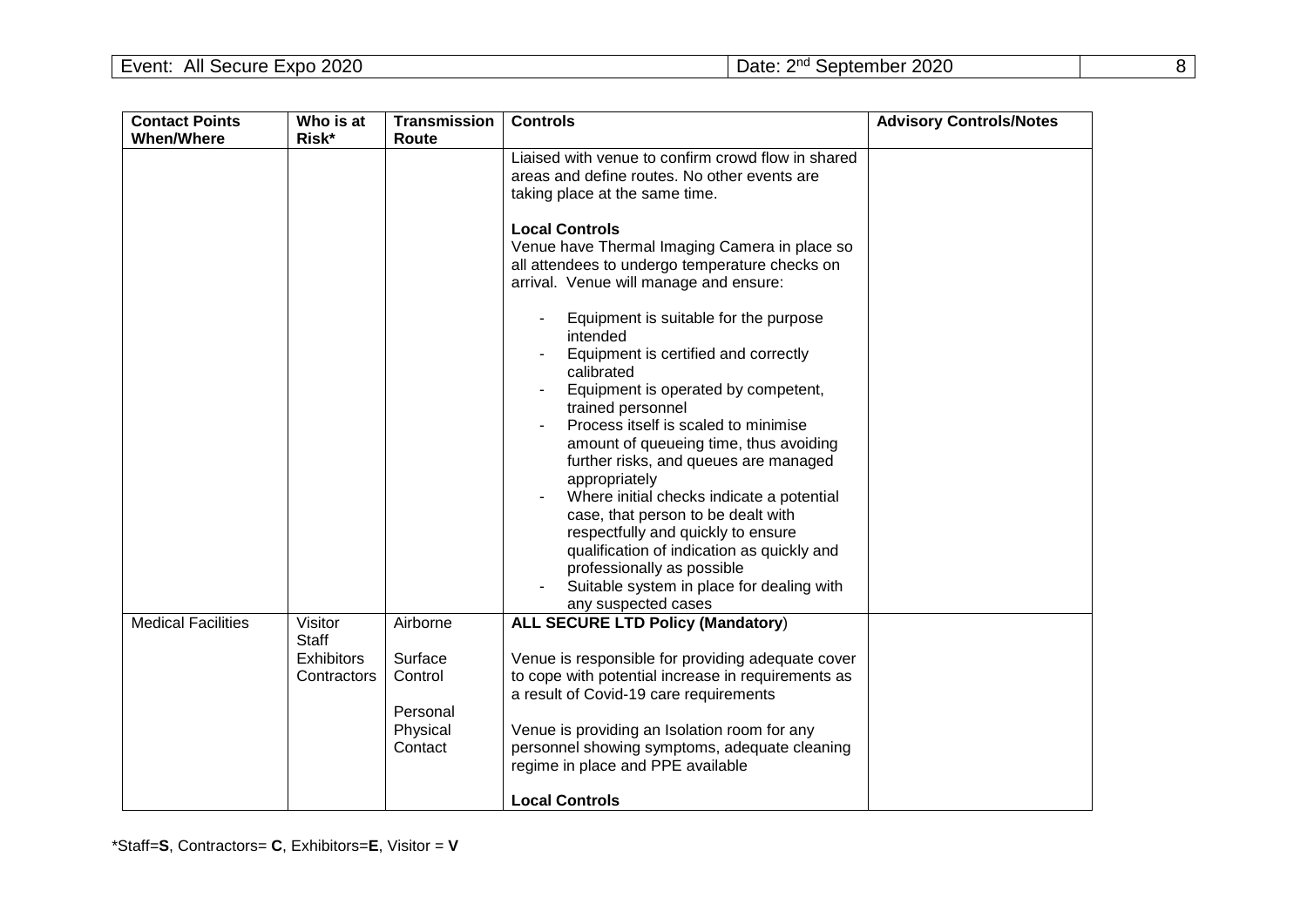| <b>Contact Points</b>                                                         | Who is at                                                   | <b>Transmission</b>                                               | <b>Controls</b>                                                                                                                                                                                                                                                                                                                                                                                                                                              | <b>Advisory Controls/Notes</b>                                                                                                                                                                                                                                                                         |
|-------------------------------------------------------------------------------|-------------------------------------------------------------|-------------------------------------------------------------------|--------------------------------------------------------------------------------------------------------------------------------------------------------------------------------------------------------------------------------------------------------------------------------------------------------------------------------------------------------------------------------------------------------------------------------------------------------------|--------------------------------------------------------------------------------------------------------------------------------------------------------------------------------------------------------------------------------------------------------------------------------------------------------|
| <b>When/Where</b>                                                             | Risk*                                                       | Route                                                             |                                                                                                                                                                                                                                                                                                                                                                                                                                                              |                                                                                                                                                                                                                                                                                                        |
|                                                                               |                                                             |                                                                   | Ensure full understanding of Local and Venue<br>protocols and systems in place to handle<br>instances of Covid-19. Ensure compliance with<br>these systems and requirements at all times (to<br>include provision of staff, ambulances, isolation<br>facilities, data capture, health applications etc)                                                                                                                                                      |                                                                                                                                                                                                                                                                                                        |
| Non-compliance with<br>social distancing and<br>personal hygiene<br>protocols | Visitor<br><b>Staff</b><br><b>Exhibitors</b><br>Contractors | Airborne<br>Surface<br>Control<br>Personal<br>Physical<br>Contact | <b>ALL SECURE LTD Policy (Mandatory)</b><br>Pre-show communication sent out to remind<br>everyone coming onsite the social distancing and<br>hygiene protocols to be followed at the event,<br>together with a reminder for self-responsibility<br>(including the visitor base). Reminders onsite<br>through signage.<br>Additional in-hall security patrols to identify and<br>disperse crowded areas<br>Bio security officer and team to enforce the rules |                                                                                                                                                                                                                                                                                                        |
| <b>Face Coverings</b>                                                         | Visitor<br>Staff<br><b>Exhibitors</b><br>Contractors        | Airborne                                                          | <b>ALL SECURE LTD Policy (Mandatory)</b><br>Face Coverings are Mandatory.<br>Pre-show communication sent out to remind<br>everyone coming on site the face covering<br>protocols in place and links to government website<br>on advice on exemptions.<br>All staff, security and FOH staff briefed<br>accordingly                                                                                                                                            | Those who have an age,<br>health or disability reason to<br>not wear a face covering<br>should not be routinely asked<br>to provide any written<br>evidence of this. Written<br>evidence includes exemption<br>cards.<br>Having written evidence is a<br>personal choice and is not<br>necessarily law |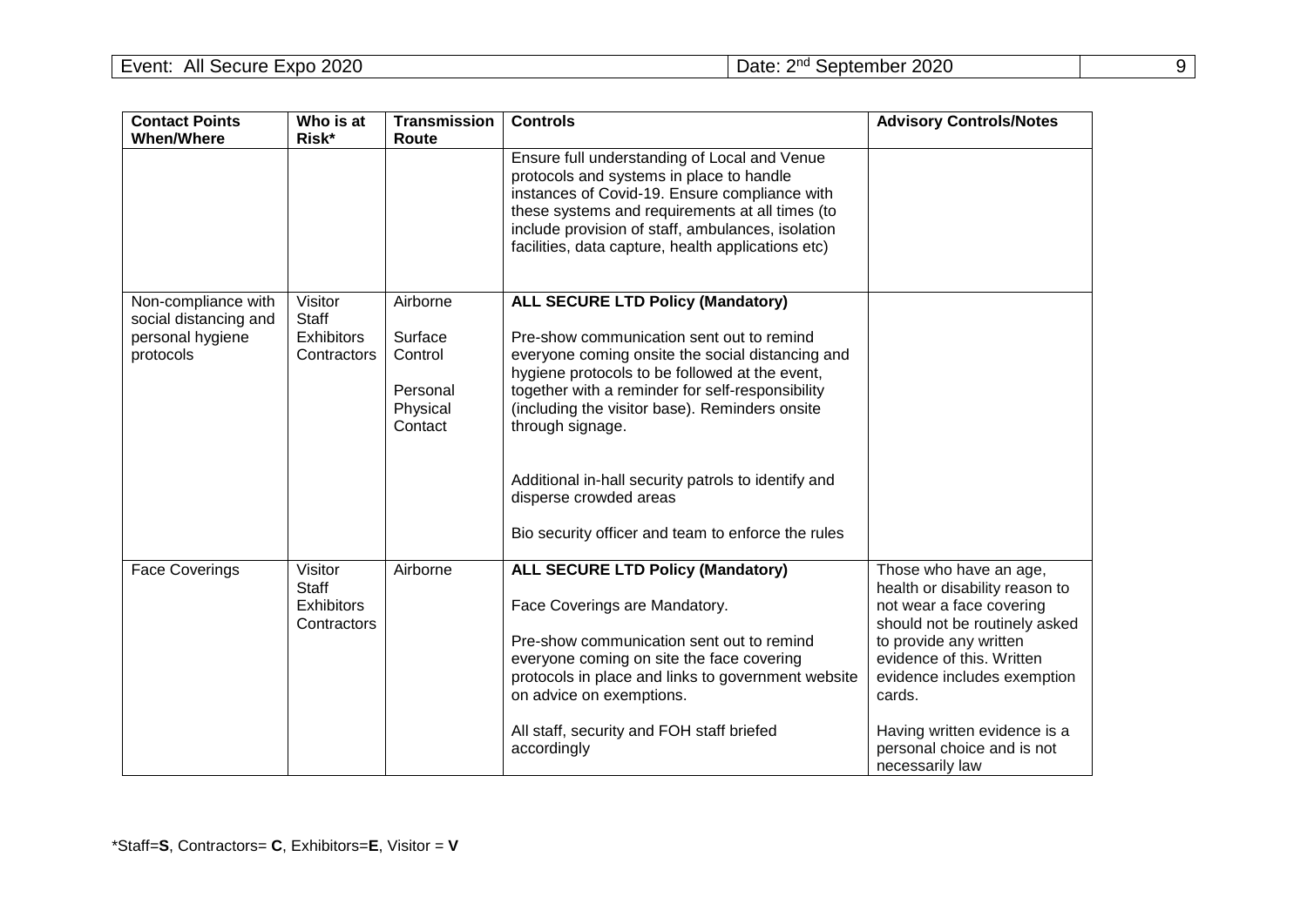| <b>Contact Points</b>            | Who is at         | Transmission | <b>Controls</b>                                                           | <b>Advisory Controls/Notes</b> |
|----------------------------------|-------------------|--------------|---------------------------------------------------------------------------|--------------------------------|
| <b>When/Where</b>                | Risk*             | Route        |                                                                           |                                |
| Info Points/Help                 | Visitor           | Airborne     | <b>ALL SECURE LTD Policy (Mandatory)</b>                                  |                                |
| Desks                            | Staff             |              |                                                                           |                                |
|                                  | <b>Exhibitors</b> | Surface      | All desks to have a screen/barrier to limit risk of                       |                                |
|                                  | Contractors       | Control      | face to face contact.                                                     |                                |
|                                  |                   | Personal     | Queue management controls in place                                        |                                |
|                                  |                   | Physical     |                                                                           |                                |
|                                  |                   | Contact      |                                                                           |                                |
| Visitor flow within the<br>halls | Visitor<br>Staff  | Airborne     | <b>ALL SECURE LTD Policy (Mandatory)</b>                                  |                                |
|                                  | <b>Exhibitors</b> | Surface      | Crowd density has been calculated following                               |                                |
|                                  | Contractors       | Control      | additional measures are in place:                                         |                                |
|                                  |                   |              | Maintain minimum 3m gangways across the event                             |                                |
|                                  |                   |              | Controlled directional flow system in place                               |                                |
|                                  |                   |              | highlighted using floor graphics/arrows                                   |                                |
|                                  |                   |              | As always no products or stand fitting items are                          |                                |
|                                  |                   |              | allowed to be positioned on the gangways                                  |                                |
|                                  |                   |              | A plan is in place showing use of floor                                   |                                |
|                                  |                   |              | markings/signage throughout the show. Signage                             |                                |
|                                  |                   |              | promoting awareness and reminder of need to                               |                                |
|                                  |                   |              | self-monitor, 'keep your distance'/'walk on the left'<br>contraflows etc. |                                |
|                                  |                   |              |                                                                           |                                |
|                                  |                   |              | Additional in-hall security patrols in place to                           |                                |
|                                  |                   |              | identify and disperse crowded areas                                       |                                |
| Queue Management                 | Visitor<br>Staff  | Airborne     | ALL SECURE LTD Policy (Mandatory)                                         |                                |
|                                  | <b>Exhibitors</b> | Surface      | Space provided where possible to allow for                                |                                |
|                                  | Contractors       | Control      | queuing                                                                   |                                |
|                                  |                   |              | floor markings and signage to indicate social<br>distancing spacing       |                                |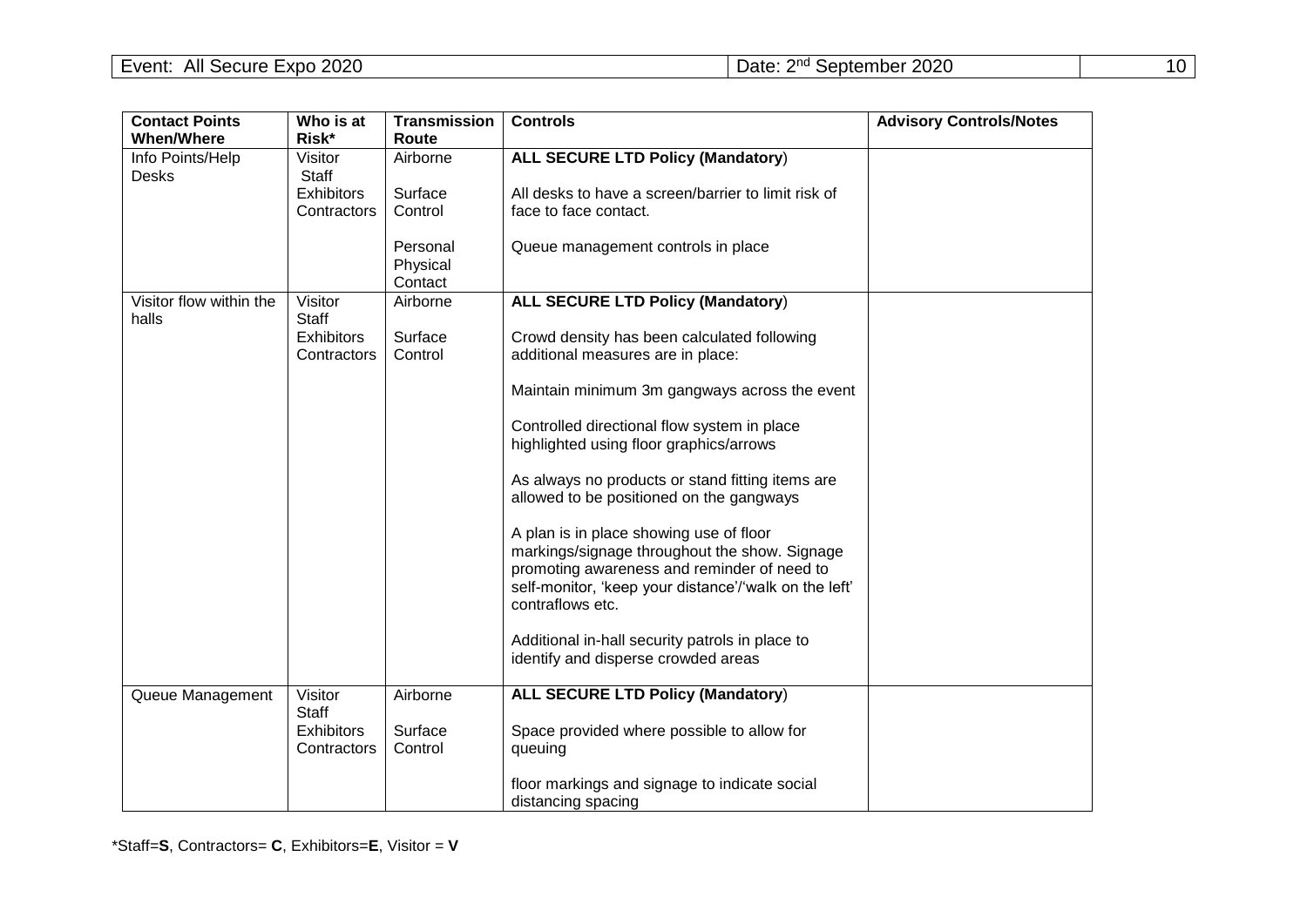| <b>Contact Points</b><br><b>When/Where</b> | Who is at<br>Risk*                 | <b>Transmission</b><br>Route                                      | <b>Controls</b>                                                                                                                                                                                                                                                                                                                                                                                                                                                                                                                                                                                                                                                                                                                                                                                                     | <b>Advisory Controls/Notes</b> |
|--------------------------------------------|------------------------------------|-------------------------------------------------------------------|---------------------------------------------------------------------------------------------------------------------------------------------------------------------------------------------------------------------------------------------------------------------------------------------------------------------------------------------------------------------------------------------------------------------------------------------------------------------------------------------------------------------------------------------------------------------------------------------------------------------------------------------------------------------------------------------------------------------------------------------------------------------------------------------------------------------|--------------------------------|
|                                            |                                    |                                                                   | Any barriers to indicate a queuing system will be<br>regularly cleaned.<br>Queues managed and regularly monitored by<br>stewards, ensuring that people do not join the<br>queue once it has reached maximum length.<br>Signage at back of queue to limit queue length<br>where required<br>All queuing to take place within designated area<br>and not in the gangways.                                                                                                                                                                                                                                                                                                                                                                                                                                             |                                |
| <b>Exhibition Stands</b>                   | Visitor<br>Exhibitor<br>Contractor | Airborne<br>Surface<br>Control<br>Personal<br>Physical<br>Contact | <b>ALL SECURE LTD Policy (Mandatory)</b><br>Exhibitors are fully responsible for designing the<br>layout of their stands to accommodate relevant<br>social distancing and hygiene precautions.<br>Pre-event information has been provided to<br>exhibitors regarding appropriate measures to be<br>considered<br>Measures to include:<br>Simplify your layout<br>$\circ$<br>keep spaces as open as possible,<br>giving everyone flexibility to move<br>around and keep apart freely.<br>sanitiser/screens where required<br>Exhibitors have been reminded of their<br>responsibility for cleaning their own stands.<br>Additional in-hall security patrols to identify and<br>disperse crowded areas<br>Biosecurity officer onsite to provide first point of<br>contact and liaise with any exhibitor not appearing |                                |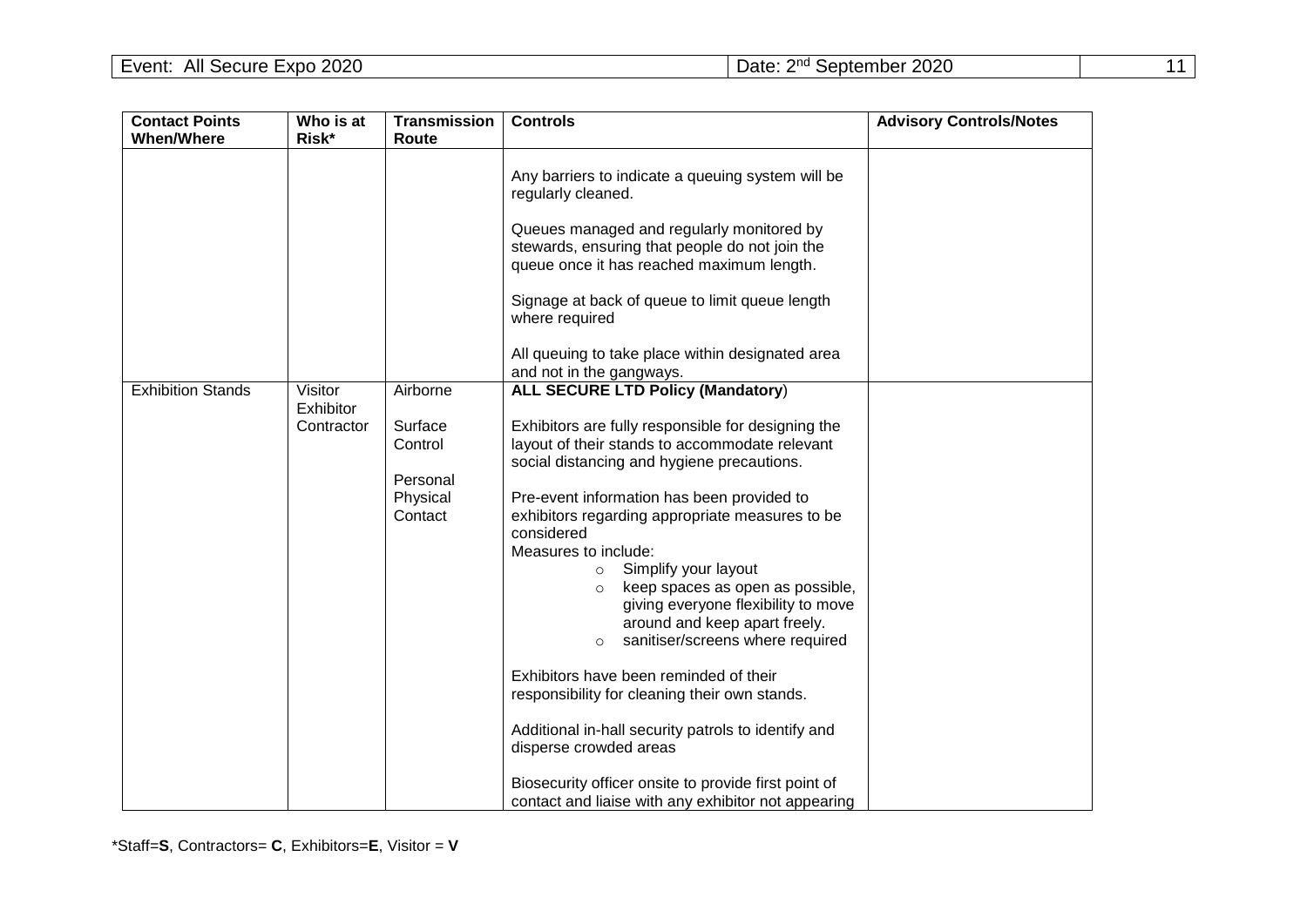| <b>Contact Points</b><br><b>When/Where</b> | Who is at<br>Risk*                                         | <b>Transmission</b><br>Route                                      | <b>Controls</b>                                                                                                                                                                                                                                                                                                                                                                                                                                                                                                                                                                                                                                                                                                                                                                                                                                                                     | <b>Advisory Controls/Notes</b> |
|--------------------------------------------|------------------------------------------------------------|-------------------------------------------------------------------|-------------------------------------------------------------------------------------------------------------------------------------------------------------------------------------------------------------------------------------------------------------------------------------------------------------------------------------------------------------------------------------------------------------------------------------------------------------------------------------------------------------------------------------------------------------------------------------------------------------------------------------------------------------------------------------------------------------------------------------------------------------------------------------------------------------------------------------------------------------------------------------|--------------------------------|
|                                            |                                                            |                                                                   | to be providing suitable social distancing or<br>hygiene measures and management                                                                                                                                                                                                                                                                                                                                                                                                                                                                                                                                                                                                                                                                                                                                                                                                    |                                |
| <b>Show Features</b>                       | Visitor<br><b>Staff</b><br><b>Exhibitors</b><br>Contractor | Airborne<br>Surface<br>Control<br>Personal<br>Physical<br>Contact | <b>ALL SECURE LTD Policy (Mandatory)</b><br>Each feature has been designed to allow for<br>adequate social distancing and/or additional<br>measures e.g. screens/barriers.<br>A CDS has been undertaken for each feature area<br>and capacities will be monitored onsite.<br>Enhanced cleaning regime in place to include all<br>equipment to be used by members of the public or<br>content providers (incl: AV Equipment, catering<br>provision, furniture etc)<br>Adequate provision for waste disposal to ensure<br>contaminated equipment not left out<br>Adequate spacing between usable seats within<br>seated content sessions<br>Separate entry and exit points where possible.<br>Social distancing and entry/exit protocols to be<br>issued by speaker/host via feature PA<br>system/holding slides.<br>Hand Santiser will be provided on entry/exit to<br>feature area. |                                |
| <b>Crowd Density</b>                       | Visitor<br>Staff<br><b>Exhibitors</b><br>Contractors       | Airborne<br>Surface<br>Control                                    | <b>ALL SECURE LTD Policy (Mandatory)</b><br>Hall capacities have been agreed in advance. This<br>is based on social distancing and not fire regs.                                                                                                                                                                                                                                                                                                                                                                                                                                                                                                                                                                                                                                                                                                                                   |                                |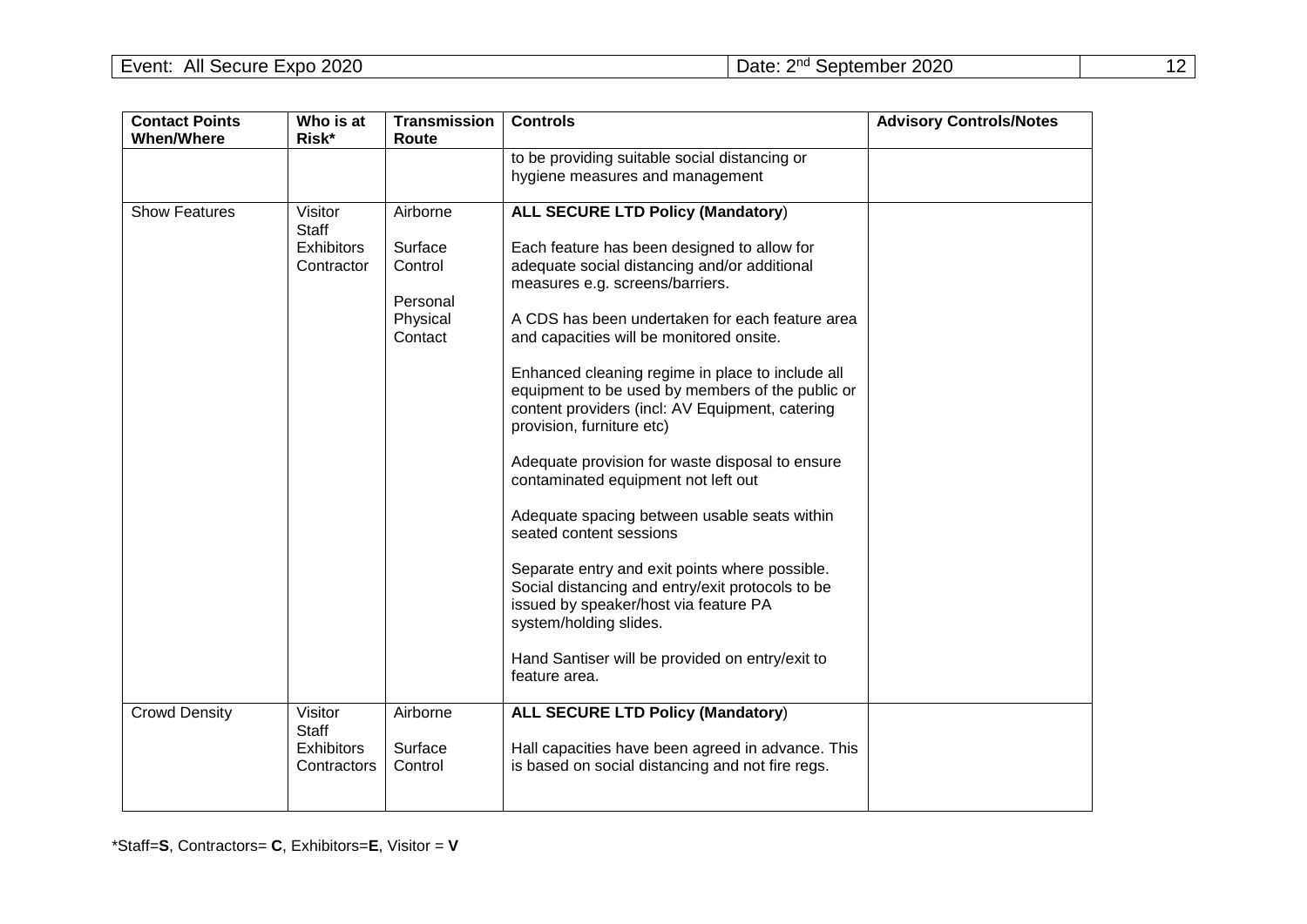| <b>Contact Points</b>                      | Who is at                        | <b>Transmission</b> | <b>Controls</b>                                                                                                                                                                                      | <b>Advisory Controls/Notes</b> |
|--------------------------------------------|----------------------------------|---------------------|------------------------------------------------------------------------------------------------------------------------------------------------------------------------------------------------------|--------------------------------|
| <b>When/Where</b>                          | Risk*                            | Route               |                                                                                                                                                                                                      |                                |
|                                            |                                  |                     | Anticipated daily attendances has included<br>exhibitors, ALL SECURE LTD staff, official<br>suppliers, venue and security.                                                                           |                                |
|                                            |                                  |                     | Registration system in place for live data on<br>number of people in the hall.                                                                                                                       |                                |
| Egress from halls at<br>close of event day | Visitor<br><b>Staff</b>          | Airborne            | <b>ALL SECURE LTD Policy (Mandatory)</b>                                                                                                                                                             |                                |
|                                            | Exhibitors<br>Contractors        | Surface<br>Control  | Sufficient exit opportunities are in place                                                                                                                                                           |                                |
|                                            |                                  |                     | Stewards in place to reinforce social distancing<br>guidelines and move crowds on as they gather                                                                                                     |                                |
| Risk of transmission<br>(general)          | Visitor<br>Staff                 | Airborne            | <b>ALL SECURE LTD Policy (Mandatory)</b>                                                                                                                                                             |                                |
|                                            | <b>Exhibitors</b><br>Contractors | Surface<br>Control  | PPE required across the event dependent on role                                                                                                                                                      |                                |
|                                            |                                  |                     | Face Covering – mandatory for everyone entering<br>the venue.                                                                                                                                        |                                |
|                                            |                                  |                     | Gloves - required for all roles where physical<br>interaction with other people (eg cash handling,                                                                                                   |                                |
|                                            |                                  |                     | catering, etc) is required. Reminder required that<br>this does not reduce the risk of spreading by                                                                                                  |                                |
|                                            |                                  |                     | surface or person to person contact.                                                                                                                                                                 |                                |
|                                            |                                  |                     | Face Shields - required as minimum to any event<br>team (ALL SECURE LTD/temps/contractors)<br>position where frequent interaction required but<br>not from a fixed position (eg stewarding, security |                                |
|                                            |                                  |                     | positions, floor management)<br>Sneeze screens - required as a minimum for any                                                                                                                       |                                |
|                                            |                                  |                     | roles where frequent interaction required and<br>position is fixed (eg registration desk/help<br>desk/servicer desk/query handling/customer tills<br>etc).                                           |                                |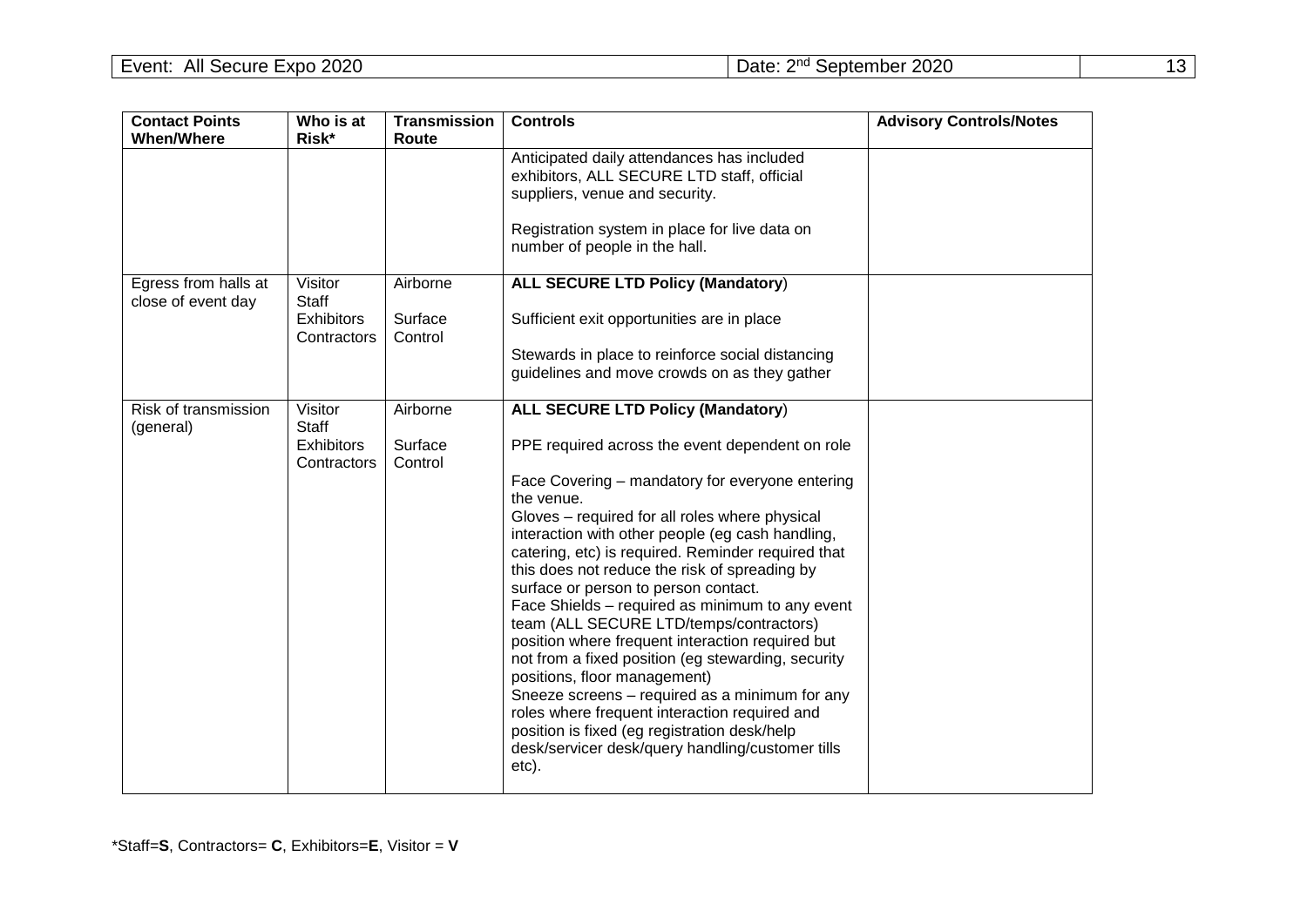| Event:<br>All Secure Expo 2020 | Date: 2 <sup>nd</sup> September 2020 |  |
|--------------------------------|--------------------------------------|--|
|--------------------------------|--------------------------------------|--|

| <b>Contact Points</b><br><b>When/Where</b> | Who is at<br>Risk* | <b>Transmission</b><br>Route | <b>Controls</b>                                                                                                                                           | <b>Advisory Controls/Notes</b> |
|--------------------------------------------|--------------------|------------------------------|-----------------------------------------------------------------------------------------------------------------------------------------------------------|--------------------------------|
|                                            |                    |                              | hand sanitisers have been installed around the<br>venue and particularly to the entrance to all<br>stairwells where the rest room facilities are located. |                                |
|                                            |                    |                              | Sanitising machines using a Zoono Chemical which<br>is certified by Public Health England.                                                                |                                |
|                                            |                    |                              | Adequate cleaning systems need to be in place for<br>reusable PPE                                                                                         |                                |
|                                            |                    |                              | Exhibitors: Responsible for any hand<br>sanitiser/PPE/control measures they feel are<br>appropriate for their own stands                                  |                                |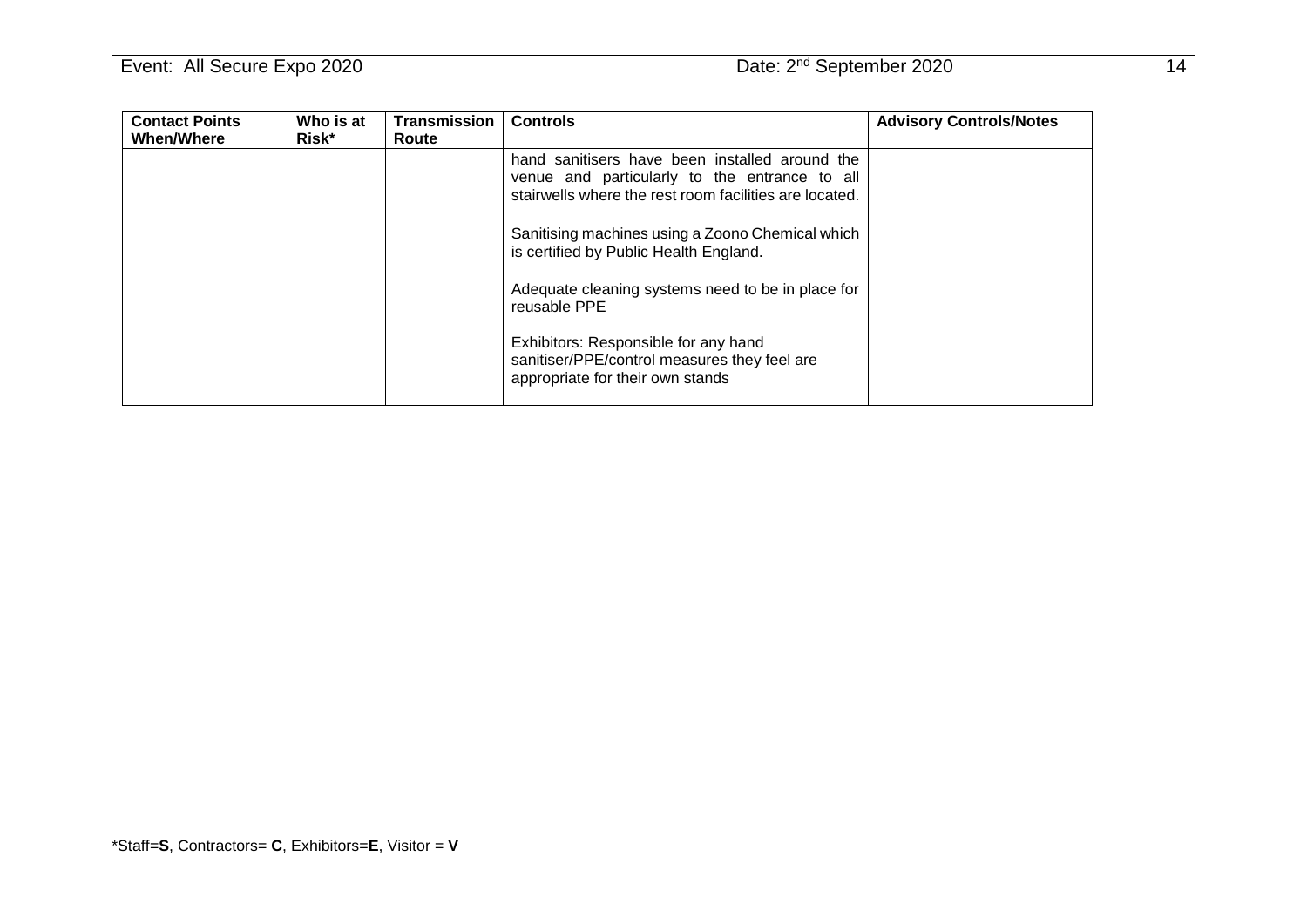| <b>Contact Points</b> | Who is at                             | <b>Transmission</b>                                               | <b>Controls</b>                                                                                                                                                                                                                                                                                                                                                                                                                                                                                                                                                                                                                                                                       | <b>Advisory Controls/Notes</b> |
|-----------------------|---------------------------------------|-------------------------------------------------------------------|---------------------------------------------------------------------------------------------------------------------------------------------------------------------------------------------------------------------------------------------------------------------------------------------------------------------------------------------------------------------------------------------------------------------------------------------------------------------------------------------------------------------------------------------------------------------------------------------------------------------------------------------------------------------------------------|--------------------------------|
| <b>When/Where</b>     | Risk*                                 | Route                                                             |                                                                                                                                                                                                                                                                                                                                                                                                                                                                                                                                                                                                                                                                                       |                                |
| Cleaning              | Visitor<br><b>Exhibitors</b>          | Surface<br>Control                                                | <b>ALL SECURE LTD Policy (Mandatory)</b><br>Exhibitors to remain responsible for whatever daily<br>cleaning requirements they believe is appropriate<br>over and above the normal stand cleaning<br>arrangements.<br>Venue are providing specialised cleaning<br>packages<br>Increased cleaning of features and high touch<br>points.<br>Increased cleaning schedule for all rest room<br>facilities. Toilets to be closed when cleaning in<br>progress.<br>Clear signage in place to indicate nearest<br>alternative facilities<br>when<br>cleaning<br>being<br>undertaken to ensure no queue build up<br>Extra Hand washing stations have been installed on the<br>exhibition floor |                                |
| <b>Catering Areas</b> | Visitor<br>Staff<br><b>Exhibitors</b> | Airborne<br>Surface<br>Control<br>Personal<br>Physical<br>Contact | <b>ALL SECURE LTD Policy (Mandatory)</b><br>Venue have control measures for catering facilities<br>in place. These include:<br>queue management<br>pre-packed food<br>staff behind screens<br>cashless<br>enhanced cleaning<br>hand santiser available for all personnel                                                                                                                                                                                                                                                                                                                                                                                                              |                                |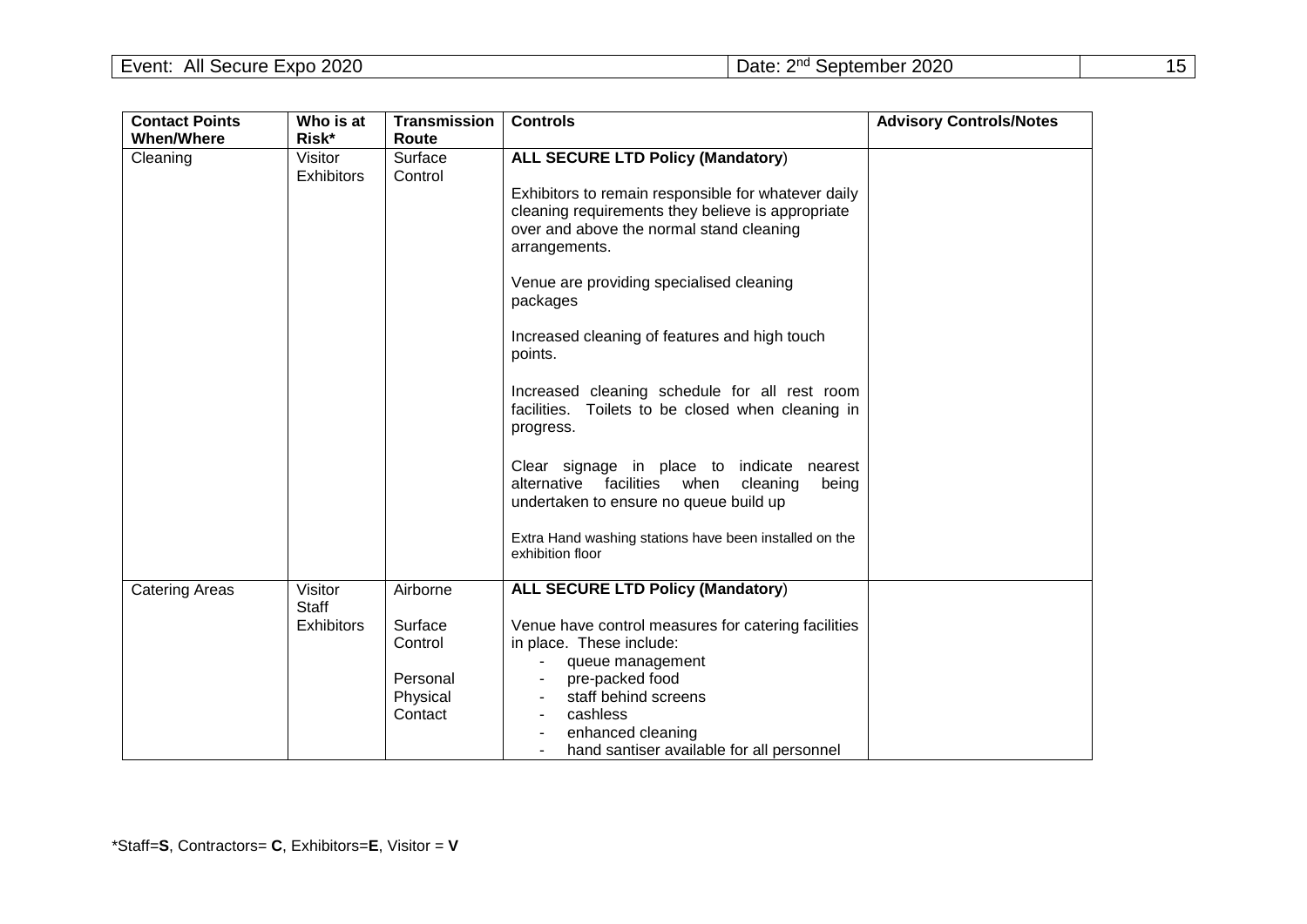| <b>Contact Points</b>                          | Who is at<br>Risk*      | <b>Transmission</b><br>Route    | <b>Controls</b>                                                                                                                                                                                                                                                                | <b>Advisory Controls/Notes</b> |
|------------------------------------------------|-------------------------|---------------------------------|--------------------------------------------------------------------------------------------------------------------------------------------------------------------------------------------------------------------------------------------------------------------------------|--------------------------------|
| <b>When/Where</b>                              |                         |                                 |                                                                                                                                                                                                                                                                                |                                |
|                                                |                         |                                 | Large amounts of seating removed and<br>placed in gallery bays to ensure distancing<br>measures adhered to                                                                                                                                                                     |                                |
|                                                |                         |                                 | For ALL SECURE LTD-provided seating areas:<br>Ensure adequate spacing between tables<br>Signage in place to remind users on the<br>guidance, not to move furniture<br>Monitored by the Bio Security Officer<br>Cleaning staff in place providing regular<br>enhanced cleaning. |                                |
| Social Events (eg<br><b>Exhibitor Parties,</b> | Visitor<br><b>Staff</b> | Airborne                        | <b>ALL SECURE LTD Policy (Mandatory)</b>                                                                                                                                                                                                                                       |                                |
| Sponsored<br>gatherings)                       | <b>Exhibitors</b>       | Surface<br>Control              | Social Functions are not permitted at the event.                                                                                                                                                                                                                               |                                |
|                                                |                         | Personal<br>Physical<br>Contact |                                                                                                                                                                                                                                                                                |                                |
| Transmission<br>through contact with           | Visitor<br>Staff        | Surface<br>Control              | <b>ALL SECURE LTD Policy (Mandatory)</b>                                                                                                                                                                                                                                       |                                |
| materials                                      | <b>Exhibitors</b>       |                                 | All physical show collateral distribution (e.g. show<br>guides) has been reviewed and replaced with<br>digital solutions.                                                                                                                                                      |                                |
|                                                |                         |                                 | Exhibitors have been encouraged to consider<br>technology and digital formats and advised that<br>the sharing of items (e.g. pens, ipads) is not<br>permitted.                                                                                                                 |                                |